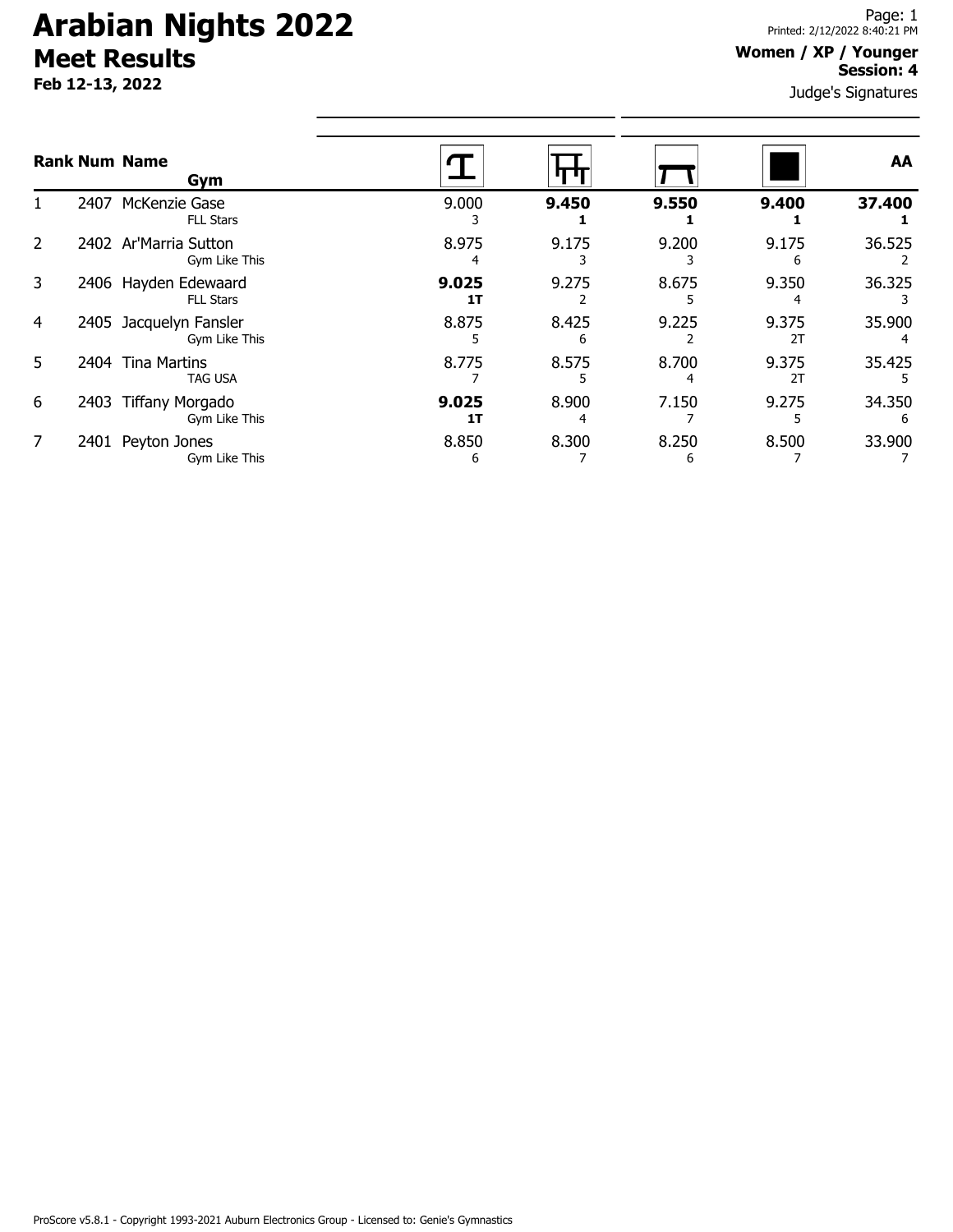# **Arabian Nights 2022 Meet Results**

**Feb 12-13, 2022**

#### **Women / XP / Older Session: 4**

Judge's Signatures

|    | <b>Rank Num Name</b><br>Gym           |            |            |            |             | AA          |
|----|---------------------------------------|------------|------------|------------|-------------|-------------|
|    | 2416 Grace Schanel<br>Gym Like This   | 9.300      | 9.800      | 9.525      | 9.575       | 38.200      |
| 2  | 2415 Heidi McAmis<br>Gym Like This    | 9.225      | 9.100      | 9.650      | 9.400<br>3T | 37.375      |
| 3  | 2414 Amber Eusebio<br><b>TAG USA</b>  | 9.000<br>6 | 8.900      | 8.950      | 9.400<br>3T | 36.250      |
| 4  | 2408 Tori Lindsey<br><b>FLL Stars</b> | 9.325      | 8.475<br>6 | 8.775      | 9.225       | 35.800      |
| 5. | 2409 Zoe Palmieri<br><b>FLL Stars</b> | 9.350      | 8.425      | 8.175<br>6 | 9.600       | 35.550      |
| 6  | 2413 Stefanie Ion<br><b>TAG USA</b>   | 9.100      | 8.600      | 7.725      | 9.250       | 34.675<br>6 |
|    | 2410 Carly Kramer<br><b>FLL Stars</b> | 8.950      | 9.450      | 8.700      | 0.000       | 27.100      |